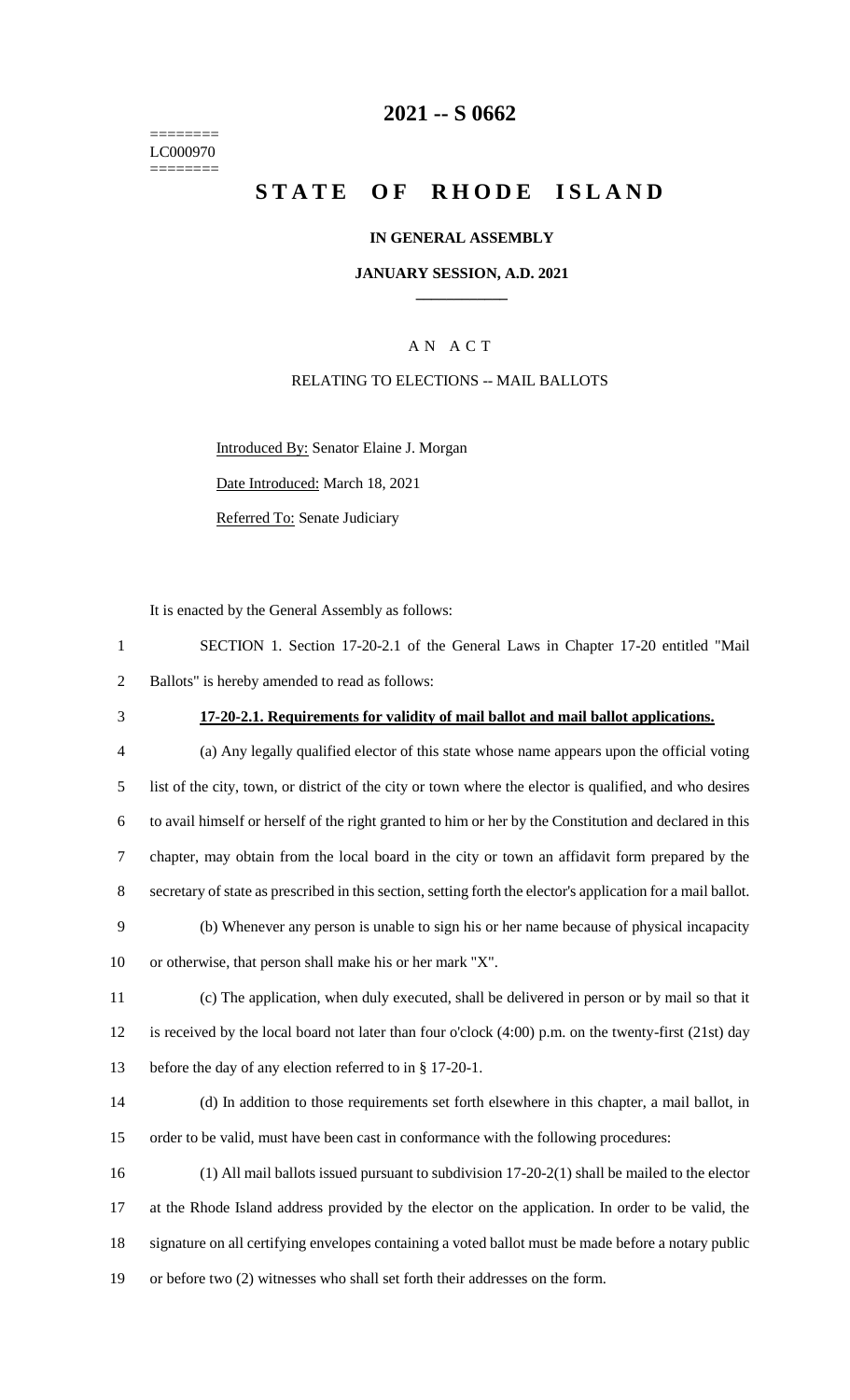(2) All applications for mail ballots pursuant to § 17-20-2(2) must state under oath the name and location of the hospital, convalescent home, nursing home, or similar institution where the elector is confined. All mail ballots issued pursuant to subdivision 17-20-2(2) shall be delivered to the elector at the hospital, convalescent home, nursing home, or similar institution where the elector is confined; and the ballots shall be voted and witnessed in conformance with the provisions of § 17-20-14.

 (3) All mail ballots issued pursuant to subdivision 17-20-2(3) shall be mailed to the address provided by the elector on the application or sent to the board of canvassers in the city or town where the elector maintains his or her voting residence. In order to be valid, the signature of the elector on the certifying envelope containing voted ballots does not need to be notarized or witnessed. Any voter qualified to receive a mail ballot pursuant to subdivision 17-20-2(3) shall also be entitled to cast a ballot pursuant to the provisions of United States Public Law 99-410 ("UOCAVA Act").

 (4) All mail ballots issued pursuant to subdivision 17-20-2(4) may be mailed to the elector at the address within the United States provided by the elector on the application or sent to the board of canvassers in the city or town where the elector maintains his or her voting residence. In order to be valid, the signature on all certifying envelopes containing a voted ballot must be made before a notary public, or other person authorized by law to administer oaths where signed, or where the elector voted, or before two (2) witnesses who shall set forth their addresses on the form. In order to be valid, all ballots sent to the elector at the board of canvassers must be voted in conformance with the provisions of § 17-20-14.2.

 (e) Any person knowingly and willfully making a false application or certification, or knowingly and willfully aiding and abetting in the making of a false application or certification, shall be guilty of a felony and shall be subject to the penalties provided for in § 17-26-1.

 (f) Except as set forth in subsection (g) of this section, no person shall offer to mail or mail another person's mail ballot. This prohibition does not apply to the spouse, court-appointed guardian, cohabitant, or any adult person related by blood or marriage to the person voting by a 28 mail ballot. Any person who violates the provisions of this section, shall be guilty of a misdemeanor 29 and shall be subject to the penalties set forth in § 17-26-2.

 $(f)(g)$  In no way shall a mail ballot application be disqualified if the voter's circumstances change between the time of making the application and voting his or her mail ballot as long as voter remains qualified to receive a mail ballot under the provisions of § 17-20-2. The local board of canvassers shall provide the state board of elections with written notification of any change in circumstances to a mail ballot voter.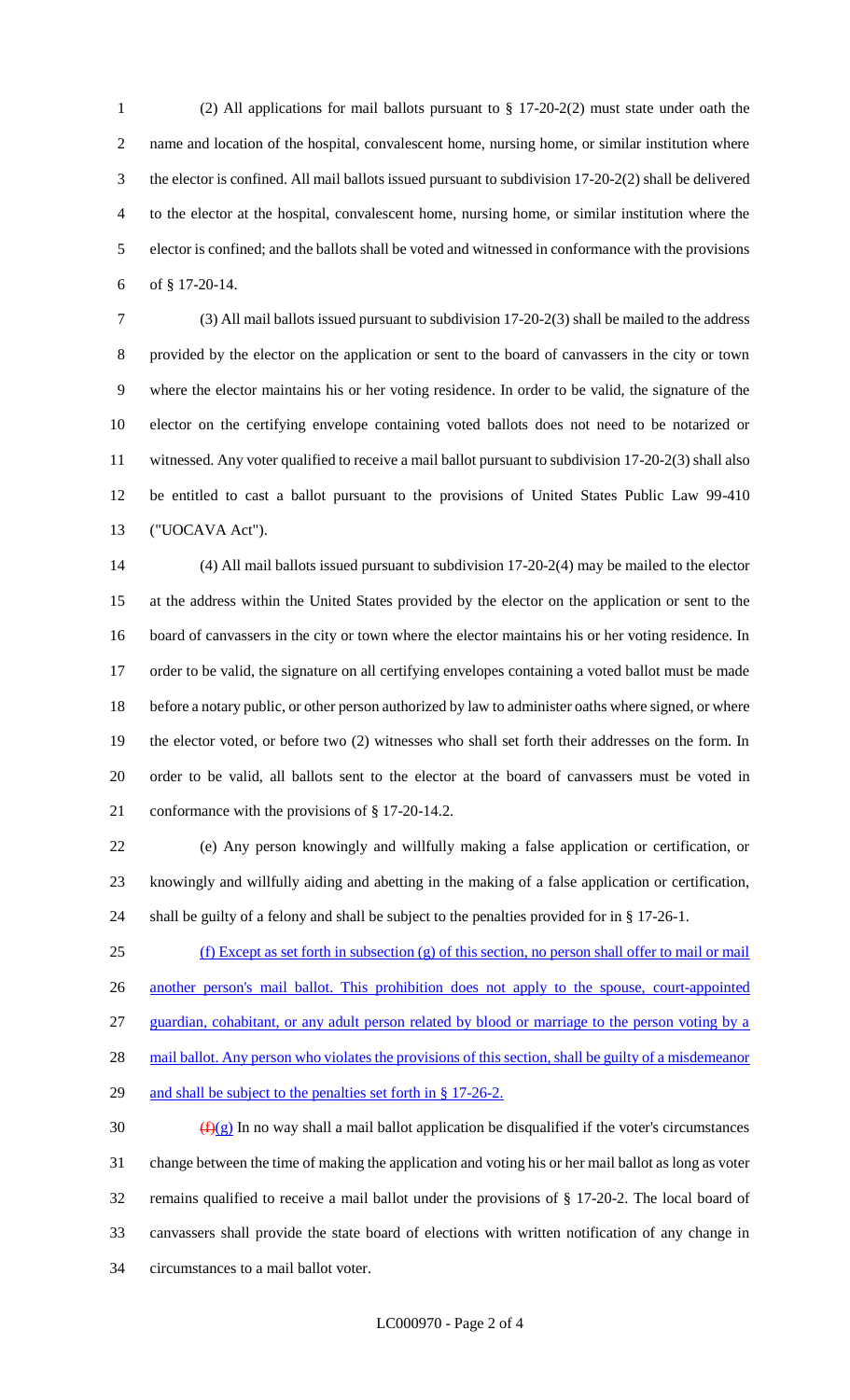1 SECTION 2. This act shall take effect upon passage.

#### $=$ LC000970  $=$

LC000970 - Page 3 of 4